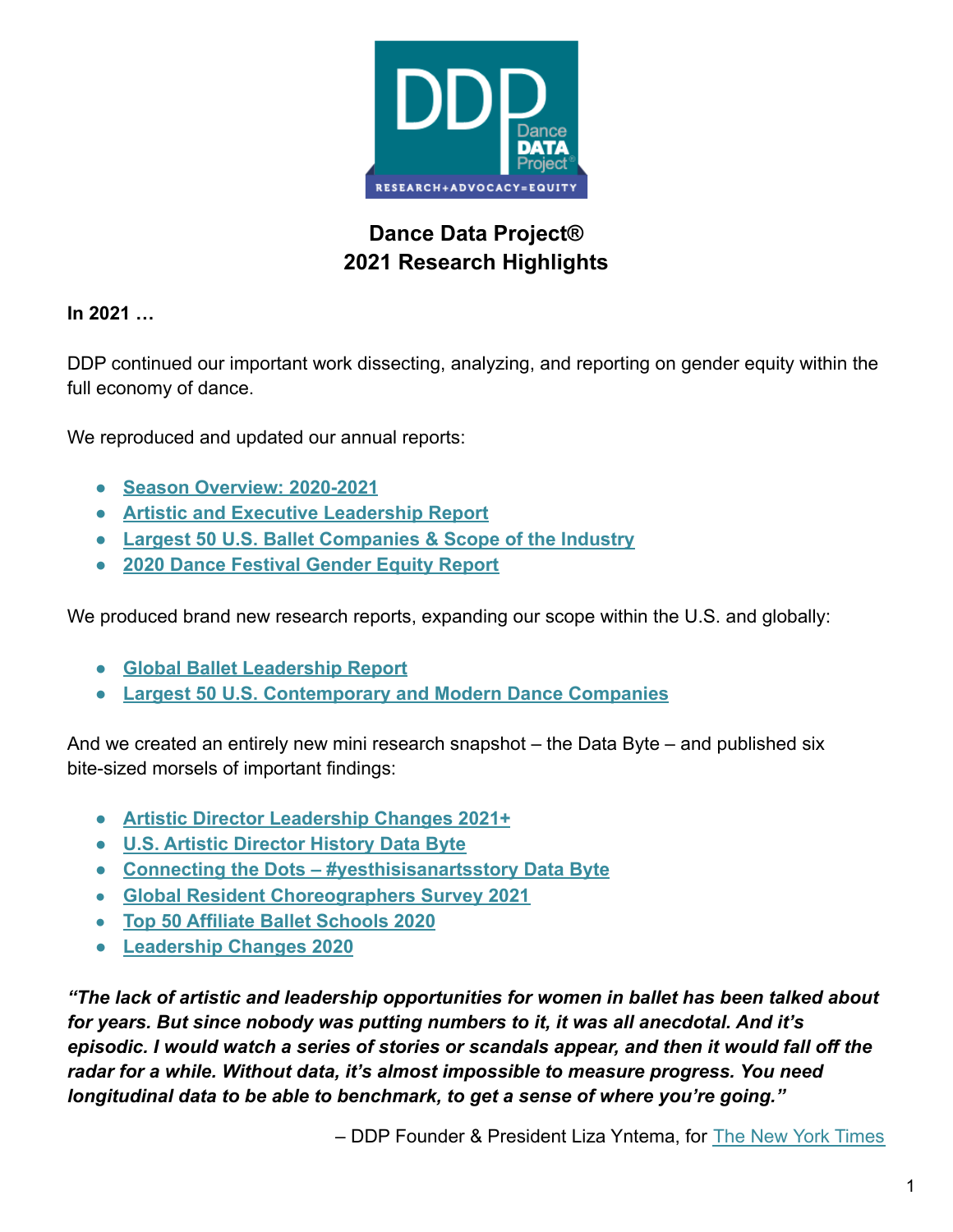## **Read on for some of our most interesting findings in 2021, detailed by report.**

#### [Global Ballet Leadership Report](https://www.dancedataproject.com/wp-content/uploads/2021/12/2020-2021-GLobal-Ballet-Leadership-Report.pdf), *December 2021*

- ❖ Of 179 artistic directors of major ballet companies, 59 are women (33%), while 119 are men (66%), and 1 is gender expansive (0.6%).
- $\triangle$  Of the artistic directors at the largest 26 ballet companies globally, each with 75+ dancers, 9 are women (35%) and 17 are men (65%).
- $\bullet$  In each of the years 2018 2021, men accounted for the majority of appointed artistic directors.

## [Largest 50 U.S. Contemporary and Modern Dance Companies](https://www.dancedataproject.com/wp-content/uploads/2021/10/September-2021-Largest-50-US-Contemporary-and-Modern-Dance-Companies.pdf), *October 2021*

- ❖ The Largest 50 U.S. contemporary and modern dance companies operated with aggregate expenses of about \$150 million in fiscal year 2019.
- ❖ The gender distribution of current artistic directors was found to be equitable: 50% women and 50% men.
- ❖ The gender distribution of founders was 54% women and 46% men.
- ❖ Alvin Ailey American Dance Theater, the largest organization by expenditures, had more than four times the expenses of Mark Morris Dance Group, the second largest.

#### [Season Overview Report: 2020-2021](https://www.dancedataproject.com/wp-content/uploads/2021/08/2020-2021-Season-Overview.pdf), *August 2021*

- ❖ 69% of all works programmed in 2020-2021 at the Largest 50 U.S. ballet companies were choreographed by men (1,066 works analyzed).
- ❖ 27% were choreographed by women, a 10% increase since DDP's first report, which analyzed the 2018-2019 season.
- ❖ 47% of programs contained only work by men.
- ❖ George Balanchine and Marius Petipa were the choreographers whose work was shown at the highest number of companies.

## [Artistic Director History Data Byte](https://www.dancedataproject.com/wp-content/uploads/2021/07/DDP-Artistic-Director-History-Databyte.pdf), *July 2021*

- ❖ At the Largest 50 U.S. ballet companies, 71% of artistic directors have been men (from founding to present). 29% have been women.
- ❖ 54% of companies were founded by women, either as founding artistic directors, key funders, or other essential roles.
- ❖ The average age of the Largest 50 U.S. ballet companies is 52 years (as of 2021).
- ❖ The average tenure of artistic directors is 13 years within the Largest 50 (17 years within the Largest 10).